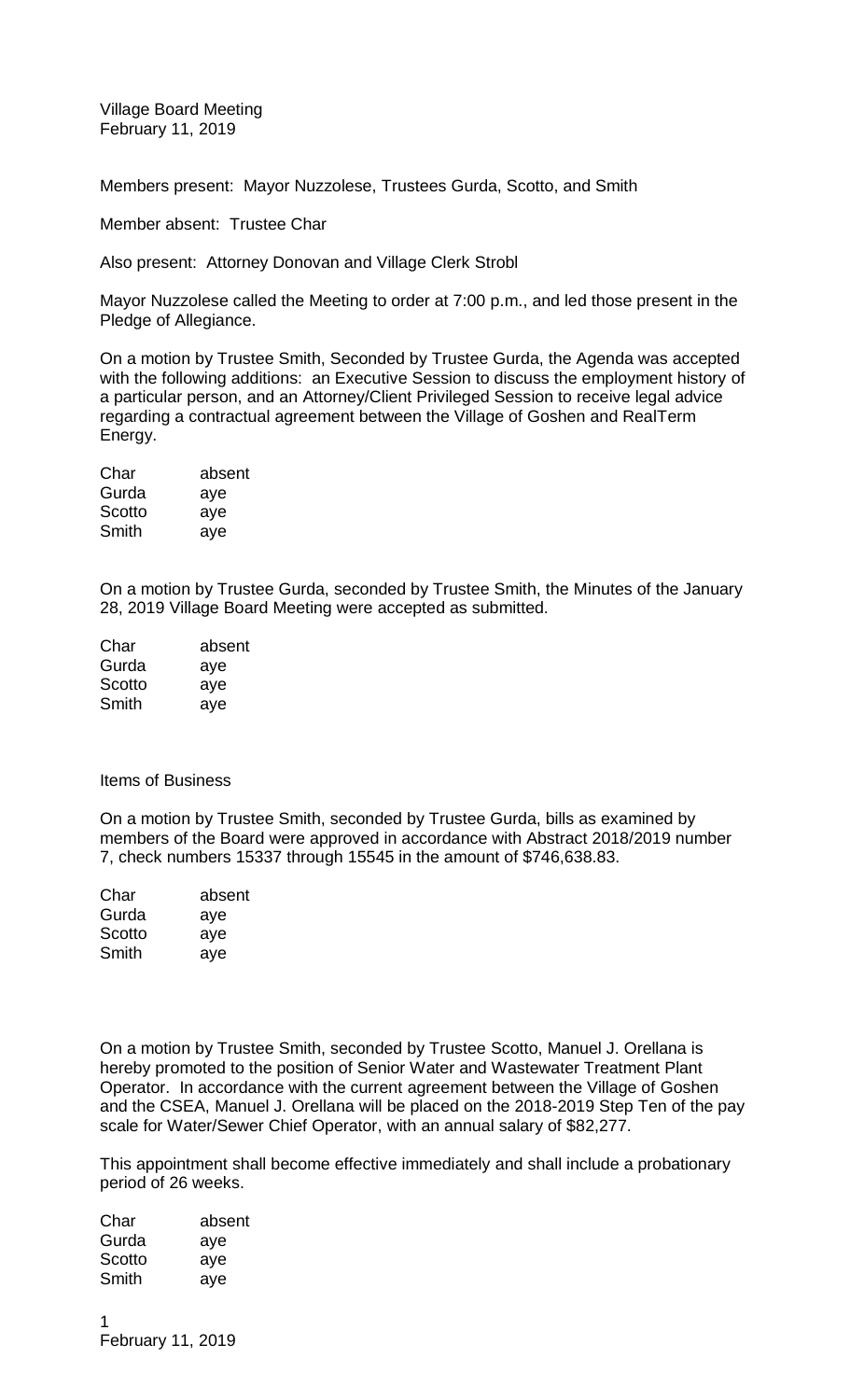Trustee Smith moved the following, which was seconded by Trustee Scotto:

**WHEREAS,** the Village of Goshen currently has a contract with Sun Up Enterprises, Inc.; for the Prospect Reservoir Water Storage Tank #2; and

**WHEREAS,** Sun Up Enterprises, Inc. has applied for Payment No. 6, for release of retainage on the contract; and

**WHEREAS,** the payment request includes the Maintenance Bond in the amount of \$67,419.76 valid for the one year period commencing December 7, 2018**;** and

**WHEREAS,** payment in the amount of \$67,419.76 has been recommended by Lanc & Tully Engineering and Surveying, P.C., and acceptance of the Maintenance Bond has been recommended by the Village Attorney;

## **NOW, THEREFORE,** it is hereby

**RESOLVED,** that the Mayor be authorized to sign Estimate No. 6, representing retainage only, in the amount of \$67,419.76, for the Prospect Reservoir Water Storage Tank #2.

| Char   | absent |
|--------|--------|
| Gurda  | aye    |
| Scotto | aye    |
| Smith  | aye    |

On a motion by Trustee Gurda, seconded by Trustee Scotto, Building Inspector Theodore L. Lewis, III is hereby authorized to attend the NYSBOC Rockland County Spring Seminar, to be held April 9, 10, and 11, 2019, at the Rockland County Fire Training Center, Pomona, New York. The cost for this mandatory in-service training is \$275.00, plus \$45.00 membership renewal.

| Char             | absent |
|------------------|--------|
| Gurda            | aye    |
| <b>Nuzzolese</b> | aye    |
| Smith            | aye    |

## Mayor/Trustee Reports

Trustee Scotto reported that the new Burke pump station is up and running, and that quotes are being gathered for the fencing.

Mayor Nuzzolese noted that he had recently met with members of the Goshen Art League and Illuminate Goshen to discuss upcoming events.

On a motion by Trustee Gurda, seconded by Trustee Smith, the Board voted to go into Executive Session to discuss the employment history of a particular person, and an Attorney/Client Privileged Session to receive legal advice about a contractual agreement between the Village of Goshen and RealTerm Energy, at 7:05 p.m.

| Char   | absent |
|--------|--------|
| Gurda  | aye    |
| Scotto | aye    |
| Smith  | aye    |